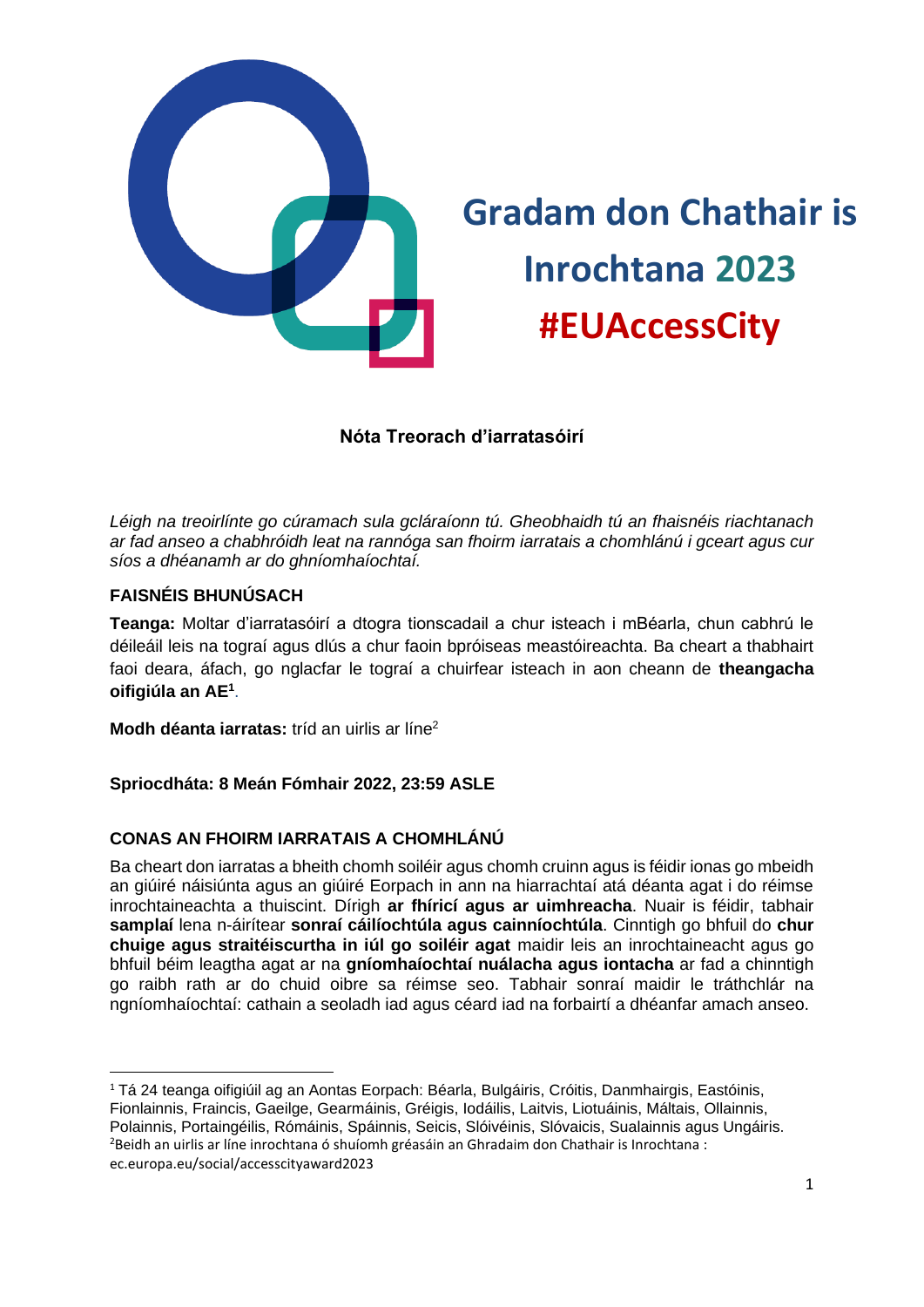Áirítear spásanna san uaslíon carachtar atá ar fáil le haghaidh gach freagra.

## **A / AITHEANTAS CATHRACH**

## **Tuairisc ghairid ar an gcathair**

Tabhair roinnt faisnéis bhunúsach faoi do chathair, a moirfeolaíocht agus stair chomh fada is a bhaineann leis an tionchar a d'fhéadfadh a bheith ag na gnéithe sin ar an inrochtaineacht (mar shampla, an bhfuil an chathair tógtha ar thalamh cnocach, nó an bhfuil croílár meánaoiseach inti le sráideanna cúnga agus constaicí a chruthaíonn deacrachtaí d'úsáideoirí cathaoireacha rothaí nó do dhaoine lagamhairc).

## **B/ RAON FEIDHME NA dTIONSCNAMH**

Maidir le gach tionscnamh / gníomhaíocht / clár, sonraigh na haidhmeanna, na cuspóirí, na tairbhithe, an dáta tosaigh agus an dáta críochnaithe. Léirigh cur chuige domhanda agus fís uaillmhianach maidir le feabhas a chur ar hinrochtaineacht i do chathair amach anseo. Áit ar féidir, cainníochtaigh an leibhéal nó céatadán inrochtaineachta sna réimsí thíos. Mar shampla: céatadán na stáisiún iarnróid, na dtimpeallachtaí oibre, líon na bhfeithiclí, na suíomhanna gréasáin, na bhfoirgneamh, an riaracháin phoiblí, etc. atá inrochtana.

#### **Tuairisc ar thionscnaimh sna ceithre réimse inrochtaineachta:**

## **a) Inrochtaineacht ar an timpeallacht thógtha agus ar spásanna poiblí**

Déan cur síos ar bhearta a bhaineann le dearadh chroílár na cathrach, sráideanna agus cosáin, páirceanna, cearnóga, séadchomharthaí agus spásanna oscailte, timpeallachtaí oibre, margaí, féilte agus imeachtaí allamuigh eile.

#### **b) Inrochtaineacht ar iompar agus ar bhonneagar gaolmhar**

Déan cur síos ar bhearta a bhaineann le carrchlóis, aerfoirt, stáisiúin iarnróid agus busárais, tacsaithe, traenacha, busanna agus tramanna, neasacht, idirnascacht iompair phoiblí agus infhaighteacht faisnéise maidir le haistir.

#### **c) Inrochtaineacht ar fhaisnéis agus ar chumarsáid, lena n-áirítear teicneolaíochtaí faisnéise agus cumarsáide**

Déan cur síos ar na bearta a bhaineann le rochtain ar fhaisnéis oifigiúil na n-údarás cathrach. Mar shampla: inrochtaineacht ar fhaisnéis phoiblíochta ilmheáin an bhardais, comhairle agus nósanna imeachta aiseolais do shaoránaigh maidir le hinrochtaineacht an tsuímh gréasáin, faisnéis ar líne faoi na healaíona, cultúr, siamsaíocht, áiseanna spóirt, comharthaíocht agus treoir in áiteanna poiblí, taobh istigh nó amuigh faoin aer, faisnéis do thurasóirí/do chuairteoirí, inrochtaineacht bothanna faisnéise poiblí, teicneolaíocht agus acmhainní TFC teicneolaíocht agus acmhainní TFC ionchuimsitheacha a chur ar fáil don phobal ar fad i leabharlanna poiblí agus in ionaid ar líne.

#### **d) Inrochtaineacht ar shaoráidí agus ar sheirbhísí poiblí**

Déan cur síos ar na seirbhísí poiblí a chuirtear ar fáil i do chathair (seirbhísí sóisialta, cúram sláinte, óige, oideachas, gníomhaíochtaí agus áiseanna fóillíochta agus spóirt, cultúr, seirbhísí fostaíochta, oiliúint, tithíocht etc.) agus léirigh cé chomh hinrochtana is atá siad. Léirigh conas a chuirtear inrochtaineacht san áireamh agus conas a chomhtháthaítear inrochtaineacht sna seirbhísí sin. Seachas na seirbhísí sonracha do dhaoine faoi mhíchumas, cuir faisnéis ar fáil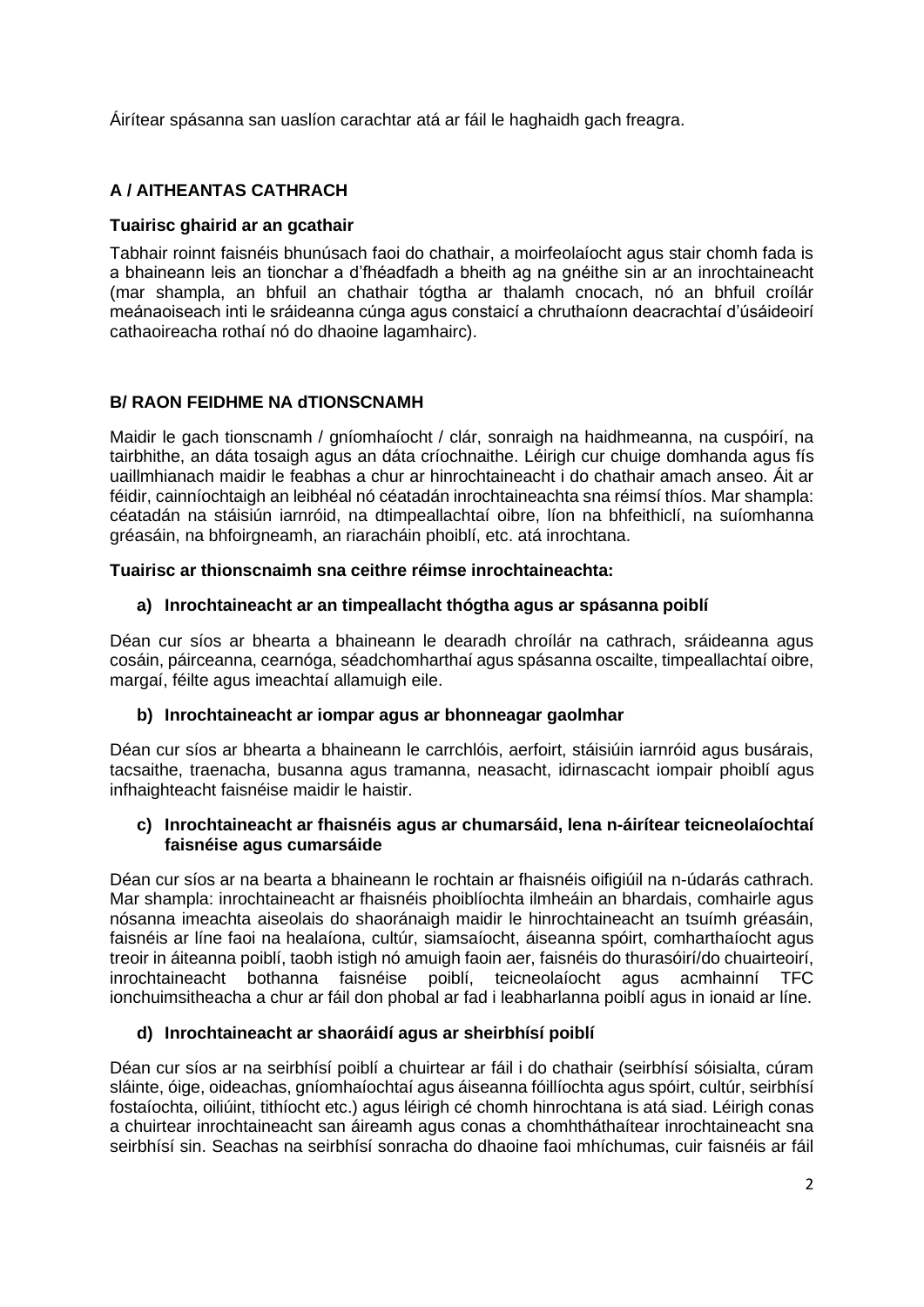freisin maidir le conas a chinntítear go bhfuil na seirbhísí ginearálta seo inrochtana do dhaoine faoi mhíchumas. Is féidir leat samplaí a thabhairt d'fhormáidí malartacha do ríomhsheirbhísí rialtais, mar aon le samplaí de sheirbhísí a chuirtear ar fáil ar bhealach ilmhódach agus trí chainéil dhifriúla.

## **C/ ÚINÉIREACHT / LEIBHÉAL GEALLTANAIS**

#### **a) Déan cur síos ar an gcur chuige maidir le hinrochtaineacht i do chathair trí chéile agus conas a chuirtear an beartas chun feidhme sa réimse seo.**

Léirigh an beartas domhanda maidir le hinrochtaineacht a dhéantar i do chathair. Mar shampla: cuimsiú inrochtaineachta i straitéis chomhleanúnach nó i gcreat beartais; ráitis bheartais agus gealltanais ardleibhéil d'inrochtaineacht; príomhshruthú i mbeartais agus i rialacháin na cathrach; struchtúir nó creat chun gníomhaíochtaí inrochtaineachta a chur chun feidhme/a chomhordú/a mhonatóiriú, roinn/ranna freagracha, príomhghníomhaithe lena mbaineann, tionscnaimh de chuid na hearnála príobháidí (más ann dóibh), acmhainní agus foireann leithdháilte; córas monatóireachta agus meastóireachta, faisnéis i dtaobh an bhfuil anailís costais is tairbhe déanta ag cathair ar inrochtaineacht a chur chun feidhme.

## **D/ TIONCHAR**

Tabhair sonraí cainníochtúla agus/nó cáilíochtúla chun tacú le tionchar agus éifeachtacht do thionscnaimh + tagarmhairc. Tá cead agat naisc, doiciméid nó ábhar closamhairc (scannáin nó pictiúir) a léiríonn na torthaí agus athruithe a uaslódáil. Ní mór go ndéanfaí tagairt sa mheasúnú tionchair ar thionscnaimh dá dtagraítear sa Rannóg "Raon feidhme na ngníomhaíochtaí".

#### **a) Conas a chuir nó a chuireann beartas na cathrach feabhas ar rochtain chomhionann agus caighdeán saoil daoine faoi mhíchumas?**

Tabhair samplaí mar aon le sonraí cáilíochtúla agus cainníochtúla. Tá sé tábhachtach tionscada(i)l – más ann dá leithéid – a bhfuil daoine faoi mhíchumas intleachta páirteach ann/iontu a lua.

#### **b) Lasmuigh de dhaoine faoi mhíchumas, conas a théann na tionscnaimh sin chun tairbhe réimsí níos mó den daonra?**

Tabhair samplaí praiticiúla.

## **E/ CAIGHDEÁN AGUS INBHUANAITHEACHT TORTHAÍ**

#### **a) Conas a chinntíonn tú caighdeán agus inbhuanaitheacht beart inrochtaineachta?**

Sainmhínítear caighdeán na dtorthaí i dtéarmaí na bhfeabhsúchán a rinneadh ar an leibhéal inrochtaineachta agus a chomhlíonadh le caighdeáin agus reachtaíocht. Is féidir leat freisin a léiriú cibé an bhfuil nó nach bhfuil do chuid tionscnamh bainteach le haon ghníomhaíochtaí áitiúla, réigiúnacha, náisiúnta agus Eorpacha.

D'fhonn torthaí inbhuanaithe a chur ar fáil chun inrochtaineacht iomlán a chinntiú, is gá iarrachtaí leanúnacha, struchtúr agus meicníochtaí monatóireachta fónta a bhunú (seiceáil rialta, fadhbanna a thuairisciú agus a réiteach, déileáil le hoiliúint gearán maidir le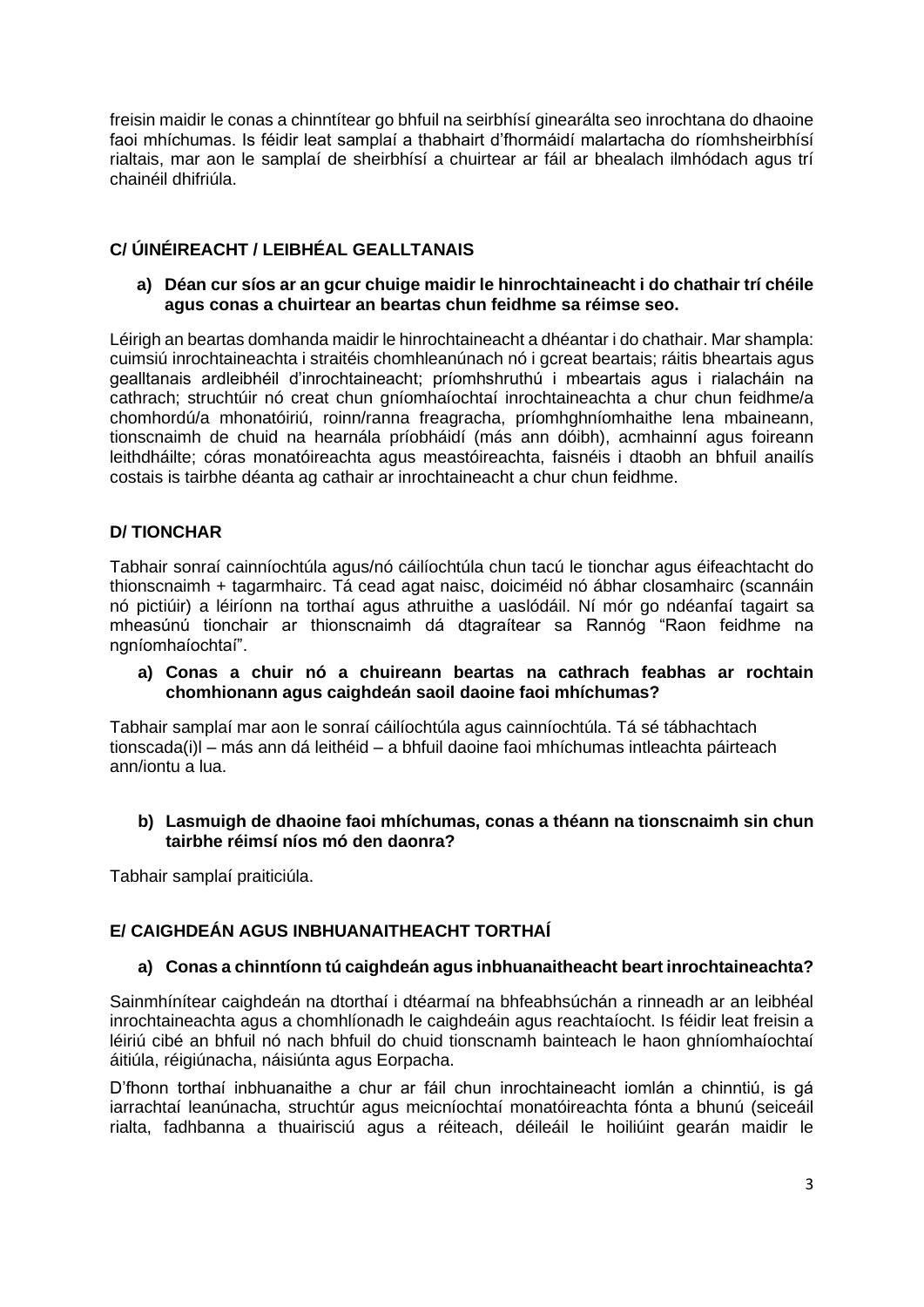hinrochtaineacht d'fhoireann na cathrach etc.). Cuir na meicníochtaí meastóireachta agus monatóireachta atá bunaithe i do chathair i láthair mar aon leis na hacmhainní leithdháilte.

#### **b) Céard iad na pleananna agus na tionscnaimh atá agat chun leanúint leis na hiarrachtaí sin amach anseo?**

Léirigh an tráthchlár agus tabhair cur síos air, más féidir.

## **F/ RANNPHÁIRTÍOCHT DAOINE FAOI MHÍCHUMAS AGUS COMHPHÁIRTITHE ÁBHARTHA**

**a) Déan cur síos ar rannpháirtíocht daoine faoi mhíchumas agus a n-eagraíochtaí ionadaíocha, mar aon le saineolaithe inrochtaineachta i bpleanáil, cur chun feidhme agus cothabháil bheartais agus thionscnaimh na cathrach a dhírítear ar inrochtaineacht a mhéadú.** 

Déan cur síos ar na gníomhaíochtaí sin trí shamplaí a thabhairt. Áit ar féidir, luaigh tuairimí daoine faoi mhíchumas maidir le hinrochtaineacht na cathrach.

**b) An ndéanann tú gníomhaíochtaí múscailte feasachta nó faisnéise maidir le hinrochtaineacht? An malartaíonn nó an gcomhroinneann tú taithí agus deachleachtais le cathracha eile ar leibhéal áitiúil, réigiúnach, náisiúnta agus/nó Eorpach?** 

Tabhair samplaí; is féidir leat tagairt freisin do do bhallraíocht i gcineálacha eagraíochtaí éagsúla a bhaineann le hinrochtaineacht, etc.

**c) Ar phléigh tú le míchumas i dtionscnaimh eile a rinneadh i do chathair? Más amhlaidh gur phléigh, is féidir leat tagairt d'aon tionscnamh a raibh do chathair ag obair air, fiú mura raibh sé dírithe go díreach ar dhaoine faoi mhíchumas, má rinneadh bearta chun inrochtaineacht a fheabhsú nó feasacht faoi mhíchumas agus inrochtaineacht a mhúscailt.**

Déan cur síos ar na tionscnaimh sin, le do thoil, trí shamplaí a thabhairt agus sonraí a thabhairt maidir leis na bearta a bhaineann le hinrochtaineacht.

#### **G/ CÉN FÁTH A BHFUIL AN GRADAM TUILLTE AG DO CHATHAIR?**

**Déan cur síos gairid ar an mbeartas agus ar na gníomhaíochtaí inrochtaineachta trí chéile. Mínigh an chúis a bhfuil do thorthaí agus beartas inrochtaineachta do chathrach iontach maith agus an chúis a gcreideann tú go bhfuil an Gradam tuillte ag an gcathair.** 

Sonraigh rud éigin ar cúis bhróid ar leith do do chathair é. Is féidir leat tagairt don rud atá éagsúil faoi do bheartas inrochtaineachta féin agus céard iad na bearta ar fiú iad a chur chun cinn mar shamplaí maithe do chathracha eile.

## **H/ CÁ hÁIT AR CHUALA TÚ FAOI CHOMÓRTAS AN GHRADAIM DON CHATHAIR IS INROCHTANA 2023**

Inis dúinn cá háit ar chuala tú faoin gcomórtas le do thoil. Is féidir freagraí iomadúla a thabhairt.

## **I/ ÁBHAR TACAÍOCHTA**